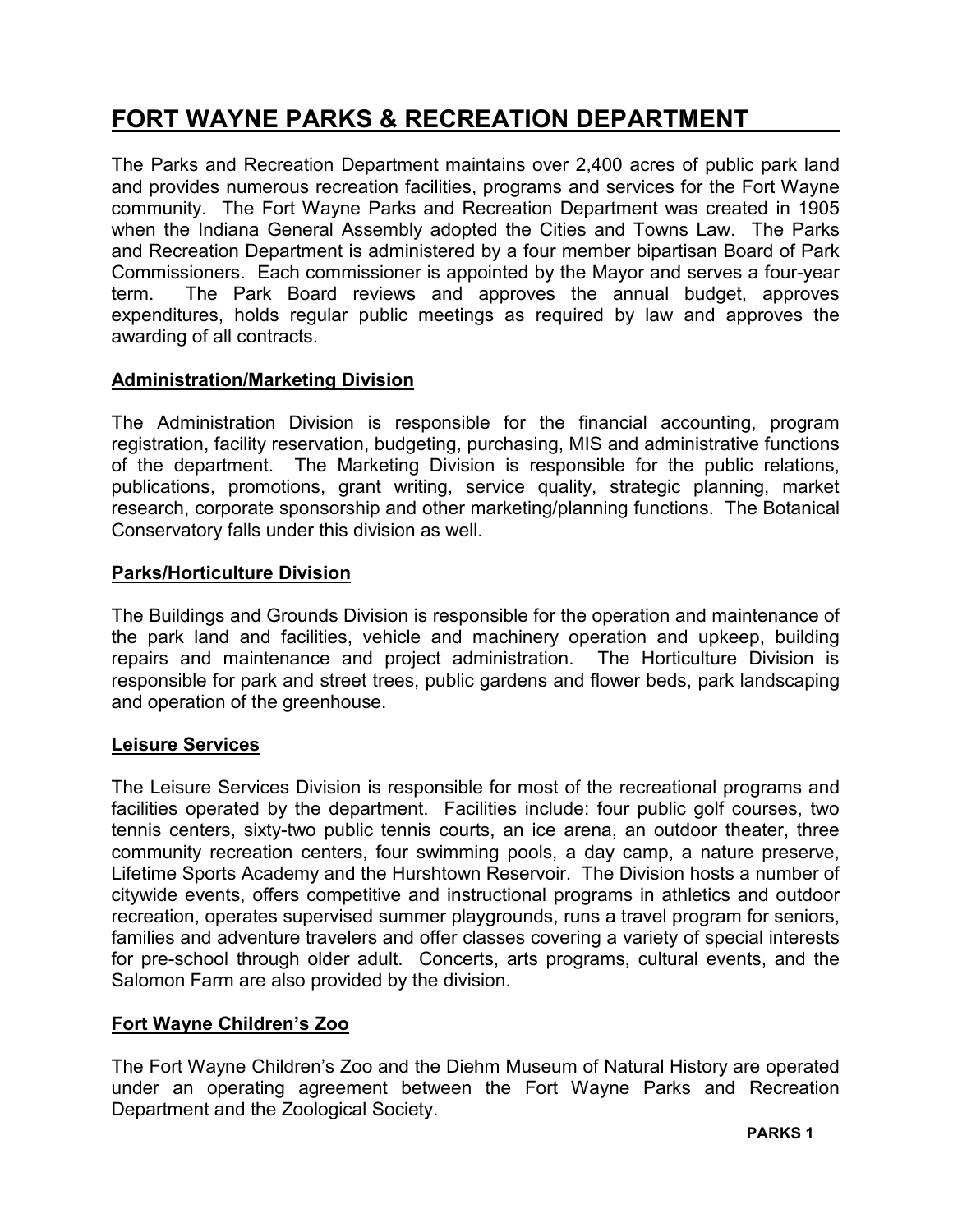# PARKS & RECREATION GENERAL Dept # 121-121

| <b>2007 BUDGET COMPARISON</b> |                                   |    |                          |      |                          | \$ INCREASE              |                          |      |                          |                |  |  |  |  |
|-------------------------------|-----------------------------------|----|--------------------------|------|--------------------------|--------------------------|--------------------------|------|--------------------------|----------------|--|--|--|--|
|                               |                                   |    |                          |      | 2006                     |                          |                          |      | (DECREASE)               | % CHANGE       |  |  |  |  |
|                               |                                   |    | 2005                     |      | <b>APPROVED</b>          | 2007<br><b>SUBMITTED</b> |                          |      | FROM 2006 APPR           | FROM 2006 APPR |  |  |  |  |
|                               |                                   |    | <b>ACTUAL</b>            |      | <b>THRU 06/30/06</b>     |                          |                          |      | TO 2007                  | TO 2007        |  |  |  |  |
|                               |                                   |    |                          |      |                          |                          |                          |      |                          |                |  |  |  |  |
| 4111                          | WAGES-REG                         | \$ | 4,294,251                | \$   | 4,564,281                | \$                       | 4,707,184                | \$   | 142,903                  |                |  |  |  |  |
| 4115                          | <b>PARTTIME</b>                   |    | 985,065                  |      | 1,098,850                |                          | 1,149,690                |      | 50,840                   |                |  |  |  |  |
| 4125                          | <b>OVERTIME</b>                   |    | 28,580                   |      | 38,000                   |                          | 38,000                   |      | $\overline{\phantom{0}}$ |                |  |  |  |  |
|                               | <b>TOTAL WAGES</b>                | \$ | 5,307,896 \$             |      | 5,701,131                | \$                       | 5,894,874 \$             |      | 193,743                  | 3.40%          |  |  |  |  |
| 4131                          | <b>PERF</b>                       |    | 215,035                  |      | 253,128                  |                          | 296,574                  |      | 43,446                   |                |  |  |  |  |
| 4132                          | <b>FICA</b>                       |    | 402,371                  |      | 436,140                  |                          | 450,958                  |      | 14,818                   |                |  |  |  |  |
| 4134                          | <b>GROUP HEALTH INSUR</b>         |    | 819,036                  |      | 918,450                  |                          | 994,500                  |      | 76,050                   |                |  |  |  |  |
| 4136                          | <b>UNEMPLOYMENT</b>               |    | 2,724                    |      | 2,732                    |                          | 5,889                    |      | 3,157                    |                |  |  |  |  |
| 4137                          | <b>WORKERS COMP</b>               |    | 124,896                  |      | 141,996                  |                          | 156,776                  |      | 14,780                   |                |  |  |  |  |
| 413A                          | PERF/FRINGE                       |    | 129,018                  |      | 138,070                  |                          | 142,356                  |      | 4,286                    |                |  |  |  |  |
| 413R                          | RETIREE HEALTH INSUR              |    | 105,000                  |      | 117,750                  |                          | 127,500                  |      | 9,750                    |                |  |  |  |  |
| 4161                          | STLMT/SEVRNC                      |    | 117,825                  |      |                          |                          |                          |      | $\overline{\phantom{a}}$ |                |  |  |  |  |
| <b>TOTAL 4100</b>             |                                   | \$ | 7,223,801                | - \$ | 7,709,397                | \$                       | 8,069,426                | -\$  | 360,029                  | 4.67%          |  |  |  |  |
|                               |                                   |    |                          |      |                          |                          |                          |      |                          |                |  |  |  |  |
| 4213                          | <b>COMPUTER SUPPL</b>             | \$ | $8,240$ \$               |      | 8,000                    |                          | 8,500 \$                 |      | 500                      |                |  |  |  |  |
| 4219                          | OTHR OFFC SUPPL                   |    | 21,516                   |      | 21,500                   |                          | 22,000                   |      | 500                      |                |  |  |  |  |
| 4231                          | <b>GASOLINE</b>                   |    | 86,770                   |      | 88,000                   |                          | 127,600                  |      | 39,600                   |                |  |  |  |  |
| 4232                          | <b>DIESEL FUEL</b>                |    | 72,321                   |      | 40,625                   |                          | 104,000                  |      | 63,375                   |                |  |  |  |  |
| 4233                          | OIL                               |    | 5,370                    |      | 5,500                    |                          | 8,000                    |      | 2,500                    |                |  |  |  |  |
| 4234                          | <b>TIRES &amp; TUBES</b>          |    | 9,251                    |      | 15,000                   |                          | 15,000                   |      |                          |                |  |  |  |  |
| 4239                          | OTHER GAR/MTR SUPPL               |    | 8,474                    |      | 11,000                   |                          | 11,000                   |      |                          |                |  |  |  |  |
| 4241                          | <b>MEDICAL SUPPL</b>              |    | 5,471                    |      | 5,500                    |                          | 5,500                    |      |                          |                |  |  |  |  |
| 4243                          | <b>RECREATION SUPPL</b>           |    | 67,432                   |      | 80,000                   |                          | 80,000                   |      |                          |                |  |  |  |  |
| 4245                          | LANDSCAPE SUPPL                   |    | 220,690                  |      | 220,000                  |                          | 231,000                  |      | 11,000                   |                |  |  |  |  |
| 4246                          | HSHLD SUPPL                       |    | 82,188                   |      | 88,000                   |                          | 88,000                   |      | $\overline{a}$           |                |  |  |  |  |
| 4247                          | <b>INSTRCT SUPPL</b>              |    | 1,007                    |      | 3,000                    |                          | 3,000                    |      |                          |                |  |  |  |  |
| 4261                          | <b>BLDG REP/MAINT</b>             |    | 61,274                   |      | 75,000                   |                          | 75,000                   |      |                          |                |  |  |  |  |
| 4262                          | <b>VEH REPAIR PRTS</b>            |    | 30,038                   |      | 29,000                   |                          | 30,000                   |      | 1,000                    |                |  |  |  |  |
| 4263                          | OTHR REPAIR PRTS                  |    | 140,114                  |      | 125,000                  |                          | 140,000                  |      | 15,000                   |                |  |  |  |  |
| 4271                          | <b>GRAVEL</b>                     |    | 10,556                   |      | 10,000                   |                          | 11,000                   |      | 1,000                    |                |  |  |  |  |
| 4272                          | <b>BITUMINOUS MTLS</b>            |    | $\overline{\phantom{a}}$ |      | 500                      |                          | 500                      |      | $\overline{\phantom{a}}$ |                |  |  |  |  |
| 4273                          | SAND                              |    |                          |      | 500                      |                          | 500                      |      |                          |                |  |  |  |  |
| 4274                          | <b>SALT</b>                       |    | 10,270                   |      | 8,000                    |                          | 10,000                   |      | 2,000                    |                |  |  |  |  |
| 4291                          | SMALL TOOLS                       |    | 13,178                   |      | 23,000                   |                          | 23,000                   |      |                          |                |  |  |  |  |
| 4293                          | <b>PAINT</b>                      |    | 8,870                    |      | 10,500                   |                          | 10,500                   |      |                          |                |  |  |  |  |
| 4299                          | <b>OTHER MTLS</b>                 |    | 76,400                   |      | 75,000                   |                          | 77,000                   |      | 2,000                    |                |  |  |  |  |
| 422A                          | <b>FLOOD</b>                      |    | $\overline{\phantom{a}}$ |      | $\overline{\phantom{a}}$ |                          | $\overline{\phantom{a}}$ |      | $\blacksquare$           |                |  |  |  |  |
| <b>TOTAL 4200</b>             |                                   | s, | 939,430                  | \$   | 942,625                  | - \$                     | 1,081,100                | - \$ | 138,475                  | 14.69%         |  |  |  |  |
| 4312                          | <b>MEDICAL SRVCS</b>              | \$ | 292 \$                   |      | $2,000$ \$               |                          | $2,000$ \$               |      |                          |                |  |  |  |  |
| 4314                          | <b>CONSULT SRVCS</b>              |    | 574                      |      |                          |                          |                          |      |                          |                |  |  |  |  |
| 4315                          | APPRAISALS/INSP                   |    | 416                      |      | 750                      |                          | 750                      |      | $\overline{\phantom{a}}$ |                |  |  |  |  |
| 4316                          | RECREATIONAL SUPPL                |    | 188,162                  |      | 183,000                  |                          | 188,000                  |      | 5,000                    |                |  |  |  |  |
| 431K                          | <b>SEMINAR FEES</b>               |    | 4,035                    |      | $\sim$                   |                          | $\sim$                   |      | $\overline{\phantom{a}}$ |                |  |  |  |  |
| 4321                          | <b>FREIGHT</b>                    |    | 1,092                    |      | 2,000                    |                          | 2,000                    |      | $\overline{\phantom{a}}$ |                |  |  |  |  |
| 4322                          |                                   |    | 47,580                   |      |                          |                          | 57,000                   |      |                          |                |  |  |  |  |
| 4323                          | <b>POSTAGE</b>                    |    |                          |      | 53,000                   |                          |                          |      | 4,000                    |                |  |  |  |  |
| 4324                          | <b>TELEPHONE</b><br><b>TRAVEL</b> |    | 48,691<br>7,704          |      | 49,200<br>15,000         |                          | 49,200<br>15,000         |      |                          |                |  |  |  |  |
|                               |                                   |    |                          |      |                          |                          |                          |      |                          |                |  |  |  |  |
| 4326                          | <b>MILEAGE</b>                    |    | 4,337                    |      | 3,000                    |                          | 3,000                    |      |                          |                |  |  |  |  |
| 432C                          | <b>CELL PHONE</b>                 |    | 3,366                    |      | 3,300                    |                          | 3,420                    |      | 120                      |                |  |  |  |  |
| 432L                          | LONG DISTANCE                     |    | 1,058                    |      | 1,240                    |                          | 1,100                    |      | (140)                    |                |  |  |  |  |
| 4331                          | <b>PRINTING</b>                   |    | 62,519                   |      | 63,000                   |                          | 70,000                   |      | 7,000                    |                |  |  |  |  |
| 4332                          | PUBL/LEGAL NOTICE                 |    | 15,289                   |      | 16,000                   |                          | 16,000                   |      | $\overline{\phantom{a}}$ |                |  |  |  |  |
| 4333                          | PHOTO/BLPRNT                      |    | 130                      |      | 500                      |                          | 500                      |      | $\overline{\phantom{a}}$ |                |  |  |  |  |
| 4341                          | PROPERTY INSUR                    |    | 54,278                   |      | 70,206                   |                          | 76,428                   |      | 6,222                    |                |  |  |  |  |
| 4342                          | <b>LIABILITY INSUR</b>            |    | 43,416                   |      | 13,308                   |                          | 13,876                   |      | 568                      |                |  |  |  |  |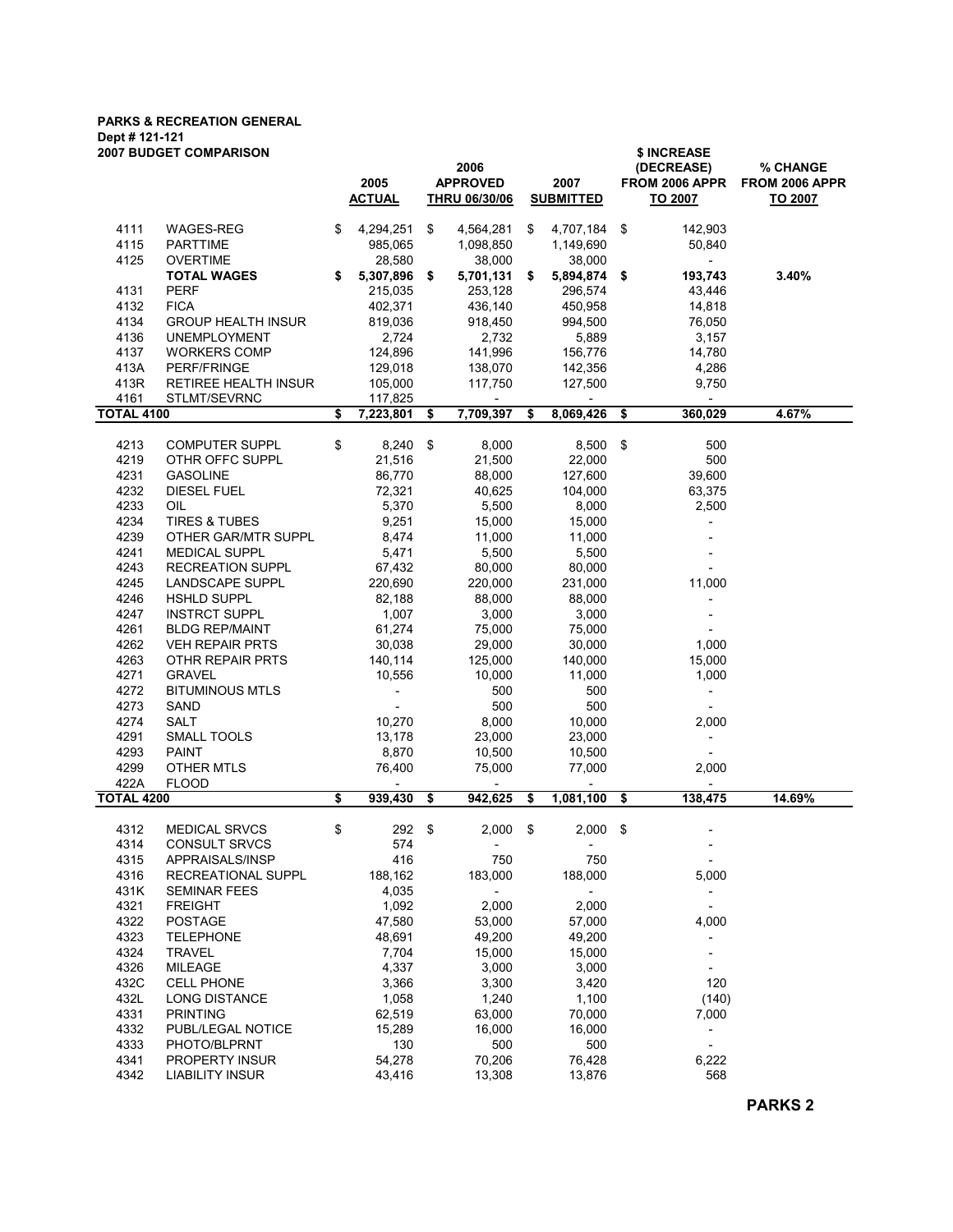## PARKS & RECREATION GENERAL Dept # 121-121

|                       | 2007 BUDGET COMPARISON      | 2005<br><b>ACTUAL</b> |      | 2006<br><b>APPROVED</b><br><b>THRU 06/30/06</b> |    | 2007<br><b>SUBMITTED</b> | \$ INCREASE<br>(DECREASE)<br><b>FROM 2006 APPR</b><br><u>TO 2007</u> | % CHANGE<br>FROM 2006 APPR<br>TO 2007 |
|-----------------------|-----------------------------|-----------------------|------|-------------------------------------------------|----|--------------------------|----------------------------------------------------------------------|---------------------------------------|
| 4343                  | OFCL/CRIME BOND             | 1,204                 |      | 839                                             |    | 1,795                    | 956                                                                  |                                       |
| 4344                  | OTH CASUALTY INSUR          | 30,854                |      | 27,872                                          |    | 12,857                   | (15, 015)                                                            |                                       |
| 4345                  | <b>AUTO INSUR</b>           | 18,557                |      | 13,573                                          |    | 14,563                   | 990                                                                  |                                       |
| 4351                  | <b>ELECTRICITY</b>          | 283,653               |      | 300.000                                         |    | 310,000                  | 10,000                                                               |                                       |
| 4352                  | NATURAL GAS                 | 230,039               |      | 246,750                                         |    | 357,788                  | 111,038                                                              |                                       |
| 4353                  | <b>WATER/SEWER</b>          | 180,946               |      | 175,000                                         |    | 218,750                  | 43,750                                                               |                                       |
| 4356                  | <b>SOLID WASTE DISPOSAL</b> | 50,482                |      | 52.000                                          |    | 53.000                   | 1.000                                                                |                                       |
| 4361                  | <b>CONT BLD REP</b>         | 50,113                |      | 117,809                                         |    | 117,809                  |                                                                      |                                       |
| 4362                  | CONT VEH REP                | 7,665                 |      | 18,000                                          |    | 18,000                   |                                                                      |                                       |
| 4363                  | <b>CONT OTH REP</b>         | 114,324               |      | 120,000                                         |    | 120.000                  |                                                                      |                                       |
| 4365                  | <b>JANITR SRVCS</b>         | 44,720                |      | 48,000                                          |    | 48,000                   |                                                                      |                                       |
| 4369                  | <b>CONT SRVCS</b>           | 247,694               |      | 400,000                                         |    | 437,000                  | 37,000                                                               |                                       |
| 436H                  | <b>HEADWATERS PK</b>        | 125,202               |      | 130,000                                         |    | 138,000                  | 8,000                                                                |                                       |
| 4371                  | <b>BUILDING RENTAL</b>      | 21,575                |      | 20,000                                          |    | 25,000                   | 5,000                                                                |                                       |
| 4374                  | OTHR EQ RENTAL              | 21,263                |      | 19,000                                          |    | 22,000                   | 3.000                                                                |                                       |
| 4377                  | <b>CC BLD RENT</b>          | 169                   |      | 200                                             |    | 200                      |                                                                      |                                       |
| 4391                  | <b>SUBS &amp; DUES</b>      | 12.463                |      | 12,000                                          |    | 12,500                   | 500                                                                  |                                       |
| 4393                  | <b>TAXES</b>                | 1,387                 |      | 5.000                                           |    | 5.000                    |                                                                      |                                       |
| 4399                  | OTHER SRVCS/CHGS            | 37,314                |      | 52,000                                          |    | 52,000                   |                                                                      |                                       |
| 439A                  | OP TRANS OUT                |                       |      |                                                 |    |                          |                                                                      |                                       |
| <b>TOTAL 4300</b>     |                             | 1,962,563<br>\$       | \$   | 2,233,547                                       | \$ | 2,462,536                | 228,989<br>- \$                                                      | 10.25%                                |
|                       |                             |                       |      |                                                 |    |                          |                                                                      |                                       |
| <b>TOTAL EXPENSES</b> |                             | 10,125,794            | - \$ | 10,885,569                                      | S. | 11,613,062               | 727,493<br>\$                                                        | 6.68%                                 |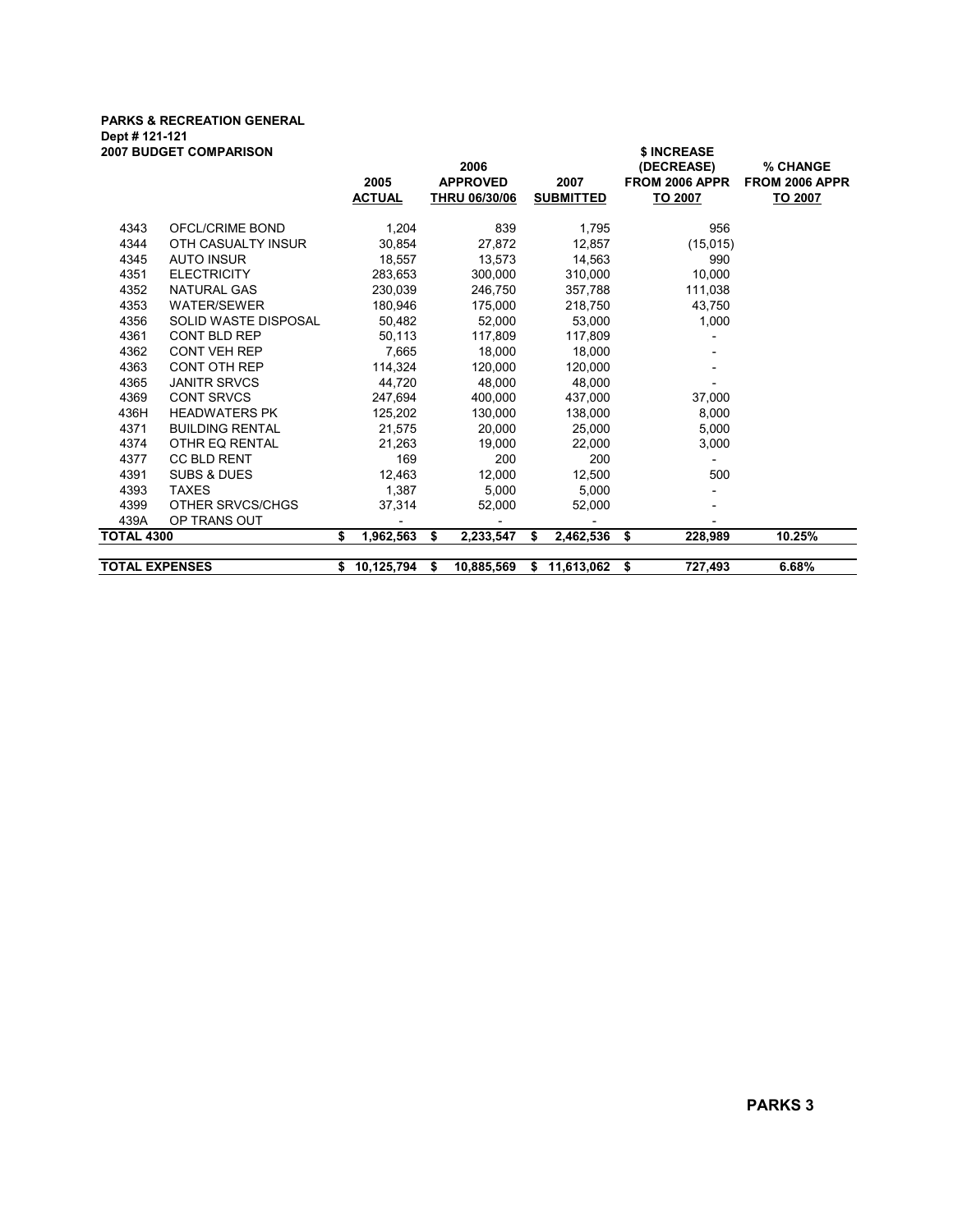| Parks & Recreation 2007-2011 Capital Improvement Program |                                                                |                |                                                                                                                   |                       |                       |                       |                       |  |  |  |  |  |  |
|----------------------------------------------------------|----------------------------------------------------------------|----------------|-------------------------------------------------------------------------------------------------------------------|-----------------------|-----------------------|-----------------------|-----------------------|--|--|--|--|--|--|
|                                                          | <b>FUNDING SOURCE CODE:</b>                                    |                | <b>GRP-Grant Pending</b>                                                                                          |                       |                       | PT-Property Tax       |                       |  |  |  |  |  |  |
|                                                          | CC-Cumulative Capital Fund                                     |                | LE-Lease<br>RB-Revenue Bond                                                                                       |                       |                       |                       |                       |  |  |  |  |  |  |
|                                                          | <b>CDBG-Community Development Block Grant</b>                  |                | InfraBd-Infrastructure Bond<br>ST-State Source                                                                    |                       |                       |                       |                       |  |  |  |  |  |  |
|                                                          | CEDIT-Co. Economic Development Income Tax                      |                | LRS-Local Roads & Streets<br><b>SU-Sewer Utility</b><br>MISC-Miscellaneous<br>SWU-Stormwater Utility              |                       |                       |                       |                       |  |  |  |  |  |  |
|                                                          | <b>CO-County Source</b>                                        |                |                                                                                                                   |                       |                       |                       |                       |  |  |  |  |  |  |
|                                                          | FED-Federal Source<br>GOB-General Obligation Bond              |                | <b>TIF-Tax Increment Financing</b><br>MVH-Motor Vehicle Highway<br>PCBF-Park Cumulative Bldg. Fund<br>UF-User Fee |                       |                       |                       |                       |  |  |  |  |  |  |
|                                                          | <b>GRA-Grant Approved</b>                                      |                | PS-Private Source<br><b>WU-Water Utility</b>                                                                      |                       |                       |                       |                       |  |  |  |  |  |  |
|                                                          |                                                                | <b>Funding</b> | <b>EXPENDITURE &amp; FUNDING SOURCE</b>                                                                           |                       |                       |                       |                       |  |  |  |  |  |  |
| ITEM#                                                    | <b>PROJECT TITLE &amp; DESCRIPTION</b>                         | <b>Source</b>  | 2007                                                                                                              | 2008                  | 2009                  | 2010<br>2011          |                       |  |  |  |  |  |  |
| 1                                                        | Trucks, Heavy Equipment & Light Duty Vehicles                  | <b>PCBF</b>    | 110,000                                                                                                           | 110,000               | 110,000               | 110,000               | 110,000               |  |  |  |  |  |  |
|                                                          |                                                                |                |                                                                                                                   | <b>PCBF</b>           | <b>PCBF</b>           | <b>PCBF</b>           | <b>PCBF</b>           |  |  |  |  |  |  |
| 2                                                        | General Park Maintenance Equipment                             | <b>PCBF</b>    | 90,000                                                                                                            | 90,000                | 90,000                | 90,000                | 90,000                |  |  |  |  |  |  |
|                                                          |                                                                | <b>PCBF</b>    |                                                                                                                   | <b>PCBF</b>           | <b>PCBF</b>           | <b>PCBF</b>           | <b>PCBF</b>           |  |  |  |  |  |  |
| 3                                                        | <b>ADA</b> Improvements                                        |                | 25,000                                                                                                            | 25,000<br><b>PCBF</b> | 25,000<br><b>PCBF</b> | 25,000<br><b>PCBF</b> | 25,000<br><b>PCBF</b> |  |  |  |  |  |  |
| 4                                                        | <b>Computer Equipment</b>                                      | <b>PCBF</b>    | 25,000                                                                                                            | 25,000                | 25,000                | 25,000                | 25,000                |  |  |  |  |  |  |
|                                                          |                                                                |                |                                                                                                                   | <b>PCBF</b>           | <b>PCBF</b>           | <b>PCBF</b>           | <b>PCBF</b>           |  |  |  |  |  |  |
| 5                                                        | <b>Office Equipment</b>                                        | <b>PCBF</b>    | 20,000                                                                                                            | 5,000                 | 5,000                 | 5,000                 | 5,000                 |  |  |  |  |  |  |
|                                                          |                                                                |                |                                                                                                                   | <b>PCBF</b>           | <b>PCBF</b>           | <b>PCBF</b>           | <b>PCBF</b>           |  |  |  |  |  |  |
| 6                                                        | Betterments & Additions                                        | <b>PCBF</b>    | 120,000                                                                                                           | 120,000               | 150,000               | 150,000               | 150,000               |  |  |  |  |  |  |
|                                                          |                                                                |                |                                                                                                                   | <b>PCBF</b>           | <b>PCBF</b>           | <b>PCBF</b>           | <b>PCBF</b>           |  |  |  |  |  |  |
| $\overline{7}$                                           | Resurfacing Roads\Parking Lots\Tennis Courts\Basketball Courts | <b>PCBF</b>    | 150,000                                                                                                           | 150,000               | 150,000               | 150,000               | 150,000               |  |  |  |  |  |  |
|                                                          |                                                                |                |                                                                                                                   | <b>PCBF</b>           | <b>PCBF</b>           | <b>PCBF</b>           | <b>PCBF</b>           |  |  |  |  |  |  |
| 8                                                        | Playground Site Equipment-Various Parks                        |                | 85,000                                                                                                            | 85,000                | 85,000                | 85,000                | 85,000                |  |  |  |  |  |  |
|                                                          |                                                                | <b>PCBF</b>    | 60,000                                                                                                            | 60,000                | 60,000                | 60,000                | 60,000                |  |  |  |  |  |  |
|                                                          |                                                                | PS             |                                                                                                                   | <b>PCBF</b>           | <b>PCBF</b>           | <b>PCBF</b>           | <b>PCBF</b>           |  |  |  |  |  |  |
|                                                          |                                                                |                | 25,000                                                                                                            | 25,000<br>PS          | 25,000<br>PS          | 25,000<br>PS          | 25,000<br>PS          |  |  |  |  |  |  |
| 9                                                        | andscaping Parks & Boulevards                                  | <b>PCBF</b>    | 30,000                                                                                                            | 30,000                | 45,000                | 45,000                | 45,000                |  |  |  |  |  |  |
|                                                          |                                                                |                |                                                                                                                   | <b>PCBF</b>           | <b>PCBF</b>           | <b>PCBF</b>           | <b>PCBF</b>           |  |  |  |  |  |  |
| 10                                                       | <b>Street Tree Planting</b>                                    |                | 57,000                                                                                                            | 62,000                | 67,000                | 72,000                | 106,250               |  |  |  |  |  |  |
|                                                          |                                                                | <b>CDBG</b>    | 15,000                                                                                                            | 15,000                | 15,000                | 15,000                | 15,000                |  |  |  |  |  |  |
|                                                          |                                                                |                |                                                                                                                   | <b>CDBG</b>           | <b>CDBG</b>           | <b>CDBG</b>           | <b>CDBG</b>           |  |  |  |  |  |  |
|                                                          |                                                                | <b>ST</b>      | 20,000                                                                                                            | 20,000                | 20,000                | 20,000                | 20,000                |  |  |  |  |  |  |
|                                                          |                                                                |                |                                                                                                                   | <b>ST</b>             | <b>ST</b>             | <b>ST</b>             | <b>ST</b>             |  |  |  |  |  |  |
|                                                          |                                                                | PS             | 12,000                                                                                                            | 12,000                | 12,000                | 12,000                | 12,000                |  |  |  |  |  |  |
|                                                          |                                                                |                |                                                                                                                   | PS                    | PS                    | PS                    | PS                    |  |  |  |  |  |  |
|                                                          |                                                                | <b>PCBF</b>    | 10,000                                                                                                            | 15,000<br><b>PCBF</b> | 20,000<br><b>PCBF</b> | 25,000<br><b>PCBF</b> | 59,250<br><b>PCBF</b> |  |  |  |  |  |  |
| 11                                                       | Street Tree Planting - Aboite Annexation Commitment            | <b>PCBF</b>    | 81,000                                                                                                            | 85,000                | 90,000                |                       |                       |  |  |  |  |  |  |
|                                                          |                                                                |                |                                                                                                                   |                       |                       |                       |                       |  |  |  |  |  |  |
| 12                                                       | Shoaff Park Conklin Pavilion Exterior Patio                    |                |                                                                                                                   |                       |                       |                       | 50,000                |  |  |  |  |  |  |
|                                                          |                                                                |                |                                                                                                                   |                       |                       |                       | <b>PCBF</b>           |  |  |  |  |  |  |
| 13                                                       | Kettler Park Pavilion Replacement                              |                |                                                                                                                   |                       | 165,000               |                       |                       |  |  |  |  |  |  |
|                                                          |                                                                |                |                                                                                                                   |                       | 85,000                |                       |                       |  |  |  |  |  |  |
|                                                          |                                                                |                |                                                                                                                   |                       | <b>PCBF</b>           |                       |                       |  |  |  |  |  |  |
|                                                          |                                                                |                |                                                                                                                   |                       | 80,000                |                       |                       |  |  |  |  |  |  |
|                                                          |                                                                |                |                                                                                                                   |                       | PS                    |                       |                       |  |  |  |  |  |  |
| 14                                                       | <b>East and West Swinney Park Pathway Linkages</b>             |                |                                                                                                                   |                       | 125,000               |                       |                       |  |  |  |  |  |  |
| 15                                                       | Franke Park Pavilion #1 Roofing                                |                |                                                                                                                   |                       | <b>CEDIT</b>          | 75,000                |                       |  |  |  |  |  |  |
|                                                          |                                                                |                |                                                                                                                   |                       |                       | <b>PCBF</b>           |                       |  |  |  |  |  |  |
| 16                                                       | Foster Garden Improvements - Visitor Garden Walk\ADA           |                |                                                                                                                   | 45,000                | 45,000                |                       |                       |  |  |  |  |  |  |
|                                                          |                                                                |                |                                                                                                                   | 35,000                | 35,000                |                       |                       |  |  |  |  |  |  |
|                                                          |                                                                |                |                                                                                                                   | <b>PCBF</b>           | <b>PCBF</b>           |                       |                       |  |  |  |  |  |  |
|                                                          |                                                                |                |                                                                                                                   | 10,000                | 10,000                |                       |                       |  |  |  |  |  |  |
|                                                          |                                                                |                |                                                                                                                   | <b>PS</b>             | <b>PS</b>             |                       |                       |  |  |  |  |  |  |
| 17                                                       | Hurshtown Reservoir Improvements - Pier Replacement            | <b>PCBF</b>    | 35,000                                                                                                            |                       |                       |                       |                       |  |  |  |  |  |  |
|                                                          |                                                                |                |                                                                                                                   |                       |                       |                       |                       |  |  |  |  |  |  |
| 18                                                       | Park Site Equipment - Various Parks                            | <b>PCBF</b>    | 25,000                                                                                                            |                       |                       |                       |                       |  |  |  |  |  |  |
|                                                          |                                                                |                |                                                                                                                   |                       |                       |                       |                       |  |  |  |  |  |  |
|                                                          |                                                                |                |                                                                                                                   |                       |                       |                       |                       |  |  |  |  |  |  |
| <b>TOTAL</b>                                             |                                                                |                | 853,000                                                                                                           | 832,000               | 1,177,000             | 832,000               | 841,250               |  |  |  |  |  |  |
|                                                          |                                                                |                |                                                                                                                   |                       |                       |                       |                       |  |  |  |  |  |  |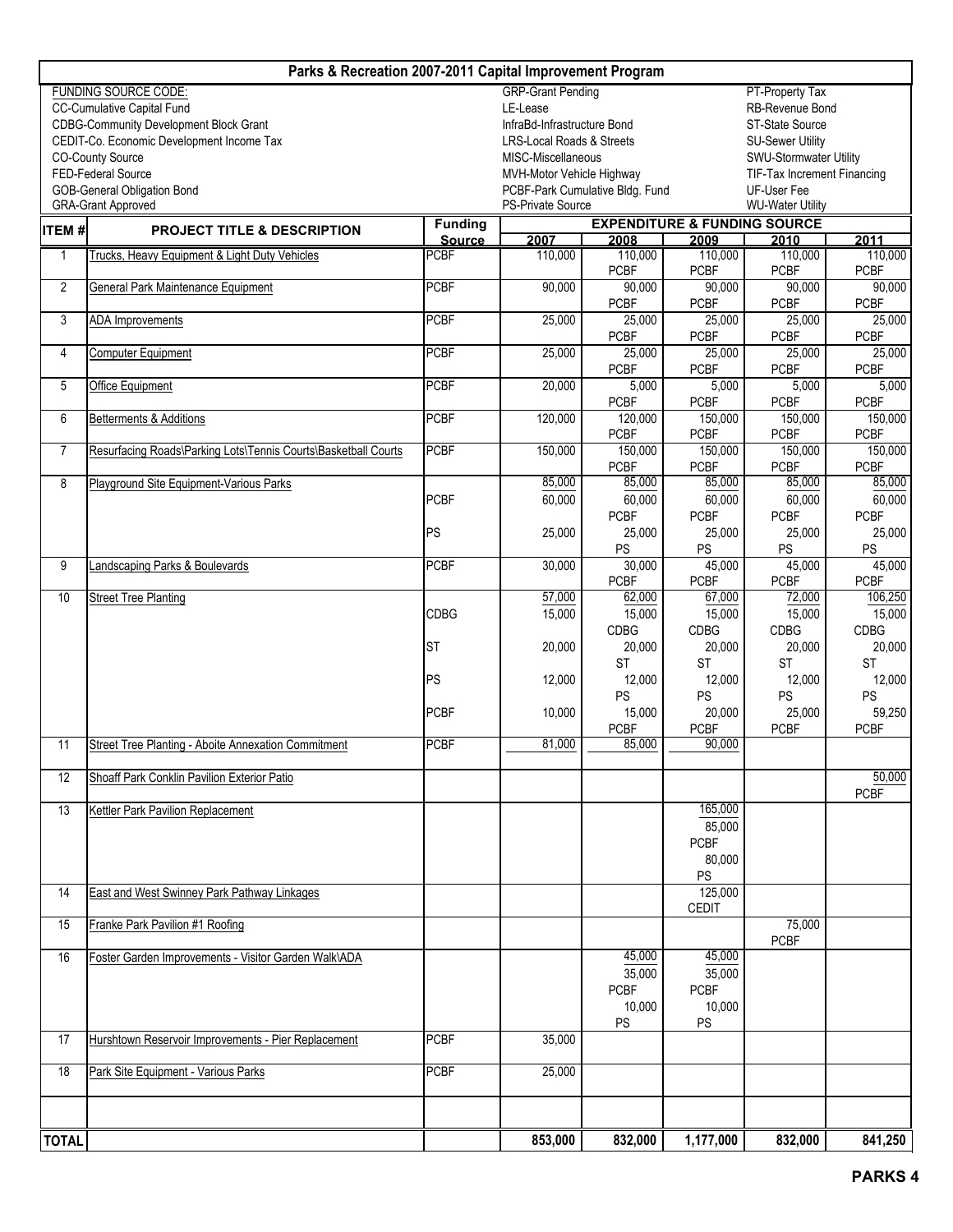Parks Staffing page one of two

### **STAFFING LEVELS** BUDGETED

#### **PARKS AND RECREATION**

| <b>CLASSIFICATION</b>                                                           | <b>EXEMPT</b><br>GRID/<br><b>UNION</b> | 99             | 2000                    | 2001                           | 2002                    | 2003                    | 2004                         | 2005                    | 2006                    | 2007                    | 2008           | 2009                | 2010           | 2011           |  |
|---------------------------------------------------------------------------------|----------------------------------------|----------------|-------------------------|--------------------------------|-------------------------|-------------------------|------------------------------|-------------------------|-------------------------|-------------------------|----------------|---------------------|----------------|----------------|--|
| <b>TITLE</b>                                                                    |                                        |                |                         |                                |                         |                         |                              |                         |                         |                         |                |                     |                |                |  |
| Director                                                                        |                                        | $\mathbf{1}$   | 1                       | $\mathbf{1}$                   | $\mathbf{1}$            | 1                       | $\mathbf{1}$                 | 1                       | $\mathbf{1}$            | $\mathbf{1}$            | $\mathbf{1}$   | 1                   |                |                |  |
| Deputy Director                                                                 | Η                                      | 1              | 1                       | $\overline{0}$                 | $\overline{0}$          | $\overline{0}$          | $\overline{0}$               | O                       | $\overline{0}$          | $\mathbf{1}$            | $\mathbf{1}$   | 1                   |                |                |  |
| Superintendent - of Parks                                                       | H                                      | $\mathbf{1}$   | $\mathbf{1}$            | $\mathbf{1}$                   | $\mathbf{1}$            | $\vert$ 1               | $\mathbf{1}$                 | $\mathbf{1}$            | $\mathbf{1}$            | $\overline{1}$          | $\mathbf{1}$   | $\overline{1}$      |                |                |  |
| Superintendent - Landscape/Horticulture                                         | H                                      | 1              | 1                       | $\mathbf{1}$                   | $\overline{0}$          | $\overline{0}$          | $\overline{0}$               | $\mathbf 0$             | $\overline{0}$          | $\overline{0}$          | $\overline{0}$ | $\mathbf 0$         | $\mathbf{0}$   | $\overline{0}$ |  |
| Superintendent - Leisure Services                                               | Η                                      | 1              | 1                       | $\mathbf{1}$                   | $\mathbf{1}$            | 1                       | $\mathbf{1}$                 | 1                       | $\mathbf{1}$            | $\overline{0}$          | $\overline{0}$ | $\overline{0}$      | $\overline{0}$ | $\overline{0}$ |  |
|                                                                                 | H                                      | 1              | 1                       | 1                              | 1                       | 1                       | $\mathbf{1}$                 | $\mathbf 1$             | $\mathbf{1}$            | $\mathbf{1}$            | $\mathbf{1}$   | $\mathbf{1}$        |                |                |  |
| Associate Director Administration & Marketing<br>Manager Landscape/Horticulture | G                                      | 0              | 0                       | $\overline{0}$                 | $\overline{0}$          | $\Omega$                | $\overline{0}$               | $\mathbf 0$             | $\mathbf{1}$            | $\mathbf{1}$            | $\mathbf{1}$   | $\overline{1}$      |                |                |  |
|                                                                                 | G                                      | 3              | 5                       | $\overline{4}$                 | $\overline{4}$          | $\overline{4}$          | $\overline{3}$               | 3                       | 3                       | 3                       | 3              |                     | 3              | 3              |  |
| <b>Manager Recreation Facilities</b><br><b>Manager Project Administration</b>   | G                                      | $\mathbf{1}$   | $\mathbf{1}$            | $\mathbf{1}$                   | $\mathbf{1}$            | $\mathbf{1}$            | $\mathbf{1}$                 | 1                       | $\mathbf{1}$            | $\mathbf{1}$            | 1              | 3<br>$\overline{1}$ |                |                |  |
|                                                                                 | G                                      | $\mathbf 0$    | 0                       | $\overline{0}$                 | $\mathbf 0$             | $\overline{0}$          | $\mathbf 0$                  |                         | 0                       | $\overline{0}$          | $\mathbf{0}$   | $\mathbf 0$         | $\mathbf{0}$   | $\overline{0}$ |  |
| Manager - Greenway\Community Trail Mgr.                                         |                                        | $\Omega$       |                         |                                |                         | $\mathbf{1}$            |                              | 1                       | 1                       | $\mathbf{1}$            |                |                     |                |                |  |
| Manager - Botanical Conservatory                                                | G<br>F                                 | $\mathbf{0}$   | 0<br>1                  | $\overline{0}$<br>$\mathbf{1}$ | $\overline{0}$<br>1     | $\mathbf{1}$            | $\mathbf{1}$<br>$\mathbf{1}$ |                         |                         |                         |                |                     |                |                |  |
| Supervisor - Office                                                             | G                                      |                | $\overline{0}$          | $\overline{0}$                 | $\overline{\mathbf{0}}$ | $\overline{0}$          | $\overline{0}$               | $\mathbf 0$             | $\overline{0}$          | $\overline{0}$          | $\mathbf{0}$   | $\overline{0}$      | $\Omega$       | $\overline{0}$ |  |
| Office Manager                                                                  | F                                      |                | 1                       | $\mathbf{1}$                   |                         | $\mathbf{1}$            | $\mathbf{1}$                 |                         |                         |                         |                |                     |                |                |  |
| Supervisor Grounds Management                                                   | G                                      |                | 1                       | $\mathbf{1}$                   | 1<br>$\mathbf{1}$       | 1                       |                              | 1                       | $\mathbf{1}$            | $\overline{1}$          |                |                     |                |                |  |
| Manager Safety                                                                  |                                        |                |                         |                                |                         |                         | $\mathbf{1}$                 |                         |                         |                         |                |                     |                |                |  |
| Manager Landscape Architect                                                     | G                                      | $\mathbf 0$    | 0                       | $\Omega$<br>$\mathbf{1}$       | $\overline{0}$          | $\Omega$                | $\Omega$                     | $\Omega$                | $\mathbf{1}$            | $\mathbf{1}$            | 1              |                     |                |                |  |
| Supervisor Landscape                                                            | F                                      | $\mathbf 1$    | $\mathbf{1}$            |                                | $\mathbf{1}$            | $\vert$ 1               | 1                            | $\mathbf 1$             | $\mathbf{1}$            | $\mathbf{1}$            |                | $\overline{1}$      |                |                |  |
| <b>Supervisor Project Coordination</b>                                          | F                                      | $\mathbf{1}$   | $\mathbf{1}$            | $\mathbf{1}$                   | $\mathbf{1}$            | 1                       | $\mathbf{1}$                 | 1                       | $\mathbf{1}$            | $\mathbf{1}$            | 1              | $\overline{1}$      |                |                |  |
| Supervisor Park & Urban Forester                                                | F                                      | $\overline{2}$ | $\overline{2}$          | $\overline{2}$                 | $\overline{2}$          | $\overline{2}$          | $\overline{a}$               | $\overline{2}$          | $\overline{c}$          | $\overline{2}$          | $\overline{2}$ | $\overline{2}$      | $\overline{2}$ | $\overline{2}$ |  |
| Supervisor of Programming Volunteer Development                                 | F                                      | $\mathbf{1}$   | $\mathbf{1}$            | $\mathbf{1}$                   | $\mathbf{1}$            | $\vert$ 1               | $\mathbf{1}$                 | $\overline{1}$          | $\mathbf{1}$            | $\mathbf{1}$            | 1              | $\overline{1}$      |                |                |  |
| Supervisor of Physical Plant - Conservatory                                     | F                                      | $\mathbf 0$    | $\overline{0}$          | $\overline{0}$                 | $\overline{0}$          | $\overline{0}$          | $\overline{0}$               | $\mathbf 0$             | $\mathbf 0$             | $\mathbf{1}$            | 1              | $\overline{1}$      |                |                |  |
| <b>Supervisor Horticulture</b>                                                  | F                                      | $\mathbf 1$    | $\mathbf{1}$            | $\mathbf{1}$                   | $\mathbf{1}$            | $\vert$                 | $\mathbf{1}$                 | 1                       | $\mathbf{1}$            | $\mathbf{1}$            | $\mathbf{1}$   | $\overline{1}$      |                |                |  |
| <b>Manager Marketing</b>                                                        | G                                      | $\overline{2}$ | $\overline{\mathbf{c}}$ | $\overline{2}$                 | 2                       | $\overline{2}$          | $\overline{c}$               | $\overline{2}$          | $\overline{c}$          | $\overline{2}$          | $\overline{2}$ | $\overline{2}$      | $\overline{2}$ | $\overline{2}$ |  |
| Manager Development                                                             | G                                      | 1              | 1                       | $\mathbf{1}$                   | $\overline{1}$          | 1                       | $\overline{1}$               | 1                       | $\mathbf{1}$            | $\mathbf{1}$            | $\mathbf{1}$   | $\overline{1}$      |                |                |  |
| Administrative Asst. - Administration                                           | A                                      | $\mathbf{1}$   | 1                       | $\mathbf{1}$                   | $\mathbf{1}$            | 1                       | $\mathbf{1}$                 | 1                       | $\mathbf{1}$            | $\mathbf{1}$            | $\mathbf{1}$   | $\overline{1}$      |                |                |  |
| <b>Supervisor Outdoor Recreation</b>                                            | F                                      | $\mathbf{1}$   | 1                       | $\overline{1}$                 | $\mathbf{1}$            | 1                       | $\mathbf{1}$                 | $\overline{1}$          | $\mathbf{1}$            | $\mathbf{1}$            | $\mathbf{1}$   | $\overline{1}$      | 1              |                |  |
| <b>Supervisor Facilities Management</b>                                         | F                                      | 1              | $\mathbf{1}$            | $\mathbf{1}$                   | 1                       | 1                       | $\mathbf{1}$                 | -1                      | $\mathbf{1}$            | 1                       | $\mathbf{1}$   | $\overline{1}$      |                |                |  |
| Supervisor of Neighborhood Programs                                             | F                                      | 3              | $\mathbf{1}$            | $\mathbf{1}$                   | $\mathbf{1}$            | 1                       | $\mathbf{1}$                 | 1                       | $\mathbf{1}$            | $\overline{1}$          | $\mathbf{1}$   | $\overline{1}$      |                |                |  |
| Supervisor Athletics/Sports & Community Events                                  | F                                      | 1              | $\mathbf 0$             | $\mathbf{1}$                   | $\mathbf{1}$            | 1                       | $\mathbf{1}$                 | 1                       | $\mathbf{1}$            | $\mathbf{1}$            | 1              | 1                   |                |                |  |
| Administrative Assistant/Sales                                                  | Α                                      | $\Omega$       | $\mathbf 0$             | $\Omega$                       | $\overline{0}$          | 1                       | $\mathbf{1}$                 | $\mathbf{1}$            | $\mathbf{1}$            | $\mathbf{1}$            | $\mathbf{1}$   | $\overline{1}$      |                |                |  |
| Golf Green Superintendent                                                       | F                                      | 3              | 3                       | 3                              | $\overline{2}$          | $\overline{2}$          | $\overline{c}$               | $\overline{2}$          | $\overline{c}$          | $\overline{a}$          | $\overline{2}$ | $\overline{a}$      | $\overline{2}$ | $\overline{2}$ |  |
| Assistant Golf Green Superintendent                                             | E                                      | $\mathbf 0$    | $\overline{0}$          | $\overline{0}$                 | $\mathbf{1}$            | 1                       | $\mathbf{1}$                 | $\mathbf 1$             | $\mathbf{1}$            | 1                       | $\mathbf{1}$   | $\mathbf{1}$        |                |                |  |
| Project Management Technician                                                   | D                                      | $\Omega$       | $\overline{c}$          | $\overline{c}$                 | $\overline{c}$          | $\overline{2}$          | 2                            | $\overline{2}$          | $\overline{c}$          | $\overline{2}$          | $\overline{2}$ | $\overline{a}$      | 2              | $\overline{2}$ |  |
| Program Coordinator                                                             | E                                      | 1              | $\mathbf{1}$            | $\mathbf{1}$                   | $\mathbf{1}$            | $\mathbf{1}$            | $\mathbf{1}$                 |                         | $\mathbf{1}$            | $\overline{0}$          | $\overline{0}$ | $\overline{0}$      | $\mathbf{0}$   | $\overline{0}$ |  |
| <b>Supervisor Business Development</b>                                          | F                                      | $\mathbf{0}$   | 0                       | $\mathbf 0$                    | $\mathbf{0}$            | $\mathbf{1}$            | 1                            |                         |                         |                         |                |                     |                |                |  |
| Golf Course Pro/Mgr                                                             | UC                                     | $\overline{c}$ | $\overline{c}$          | $\overline{2}$                 | 2                       | $\overline{2}$          | $\overline{2}$               | $\overline{\mathbf{c}}$ | $\overline{\mathbf{c}}$ | $\overline{2}$          | $\overline{2}$ | $\overline{2}$      | 2              | $\overline{2}$ |  |
| Program/Facility Coordinator                                                    | E                                      | 5              | 5                       | $\overline{4}$                 | $6\overline{6}$         | 6                       | 6                            | 7                       | $\overline{7}$          | $\overline{7}$          |                | $\overline{7}$      |                |                |  |
| Supervisor                                                                      | F                                      | $\Omega$       | $\overline{0}$          | $\overline{0}$                 | $\overline{\mathsf{o}}$ | $\Omega$                | $\overline{0}$               | $\mathbf 0$             | $\overline{0}$          | $\overline{0}$          | $\overline{0}$ | $\mathbf 0$         | $\overline{0}$ | $\overline{0}$ |  |
| Support Specialist/Accounts Receivable                                          | A                                      |                | 1                       | $\mathbf{1}$                   | 1                       | 1                       | $\mathbf{1}$                 |                         |                         |                         |                |                     |                |                |  |
| <b>Support Specialist/Receptionist</b>                                          | A                                      |                | 1                       | $\mathbf{1}$                   | $\mathbf{1}$            | 1                       | $\mathbf{1}$                 |                         | $\mathbf{1}$            | $\vert$                 |                | $\overline{1}$      |                |                |  |
| Support Specialist/Accts. Payable                                               | A                                      |                | 1                       | $\mathbf{1}$                   | $\mathbf{1}$            | 1                       | $\mathbf{1}$                 |                         | $\mathbf{1}$            | $\overline{1}$          |                |                     |                |                |  |
| Support Specialist/Payroll                                                      | A                                      | 0              | 1                       | $\mathbf{1}$                   | $\mathbf{1}$            | 1                       | $\mathbf{1}$                 | 1                       | $\mathbf{1}$            | 1                       | 1              | $\overline{1}$      |                |                |  |
| Support Specialist/Bookkeeper                                                   | A                                      | $\mathbf{1}$   | 1                       | $\overline{1}$                 | $\overline{1}$          | $\overline{1}$          | $\overline{1}$               | 1                       | $\mathbf{1}$            | $\mathbf{1}$            | 1              | $\overline{1}$      |                |                |  |
| Support Specialist/Reservation/Registration                                     | A                                      | 4              | 4                       | 5                              | $5\overline{)}$         | $\overline{\mathbf{4}}$ | $\overline{4}$               | $\overline{4}$          | $\overline{4}$          | $\overline{\mathbf{4}}$ | $\overline{4}$ | $\overline{4}$      | $\overline{4}$ | 4              |  |
| <b>TOTAL</b>                                                                    |                                        | 48             | 50                      | 49                             | 50                      | 52                      | 51                           | 53                      | 54                      | 54                      | 54             | 54                  | 54             | 54             |  |